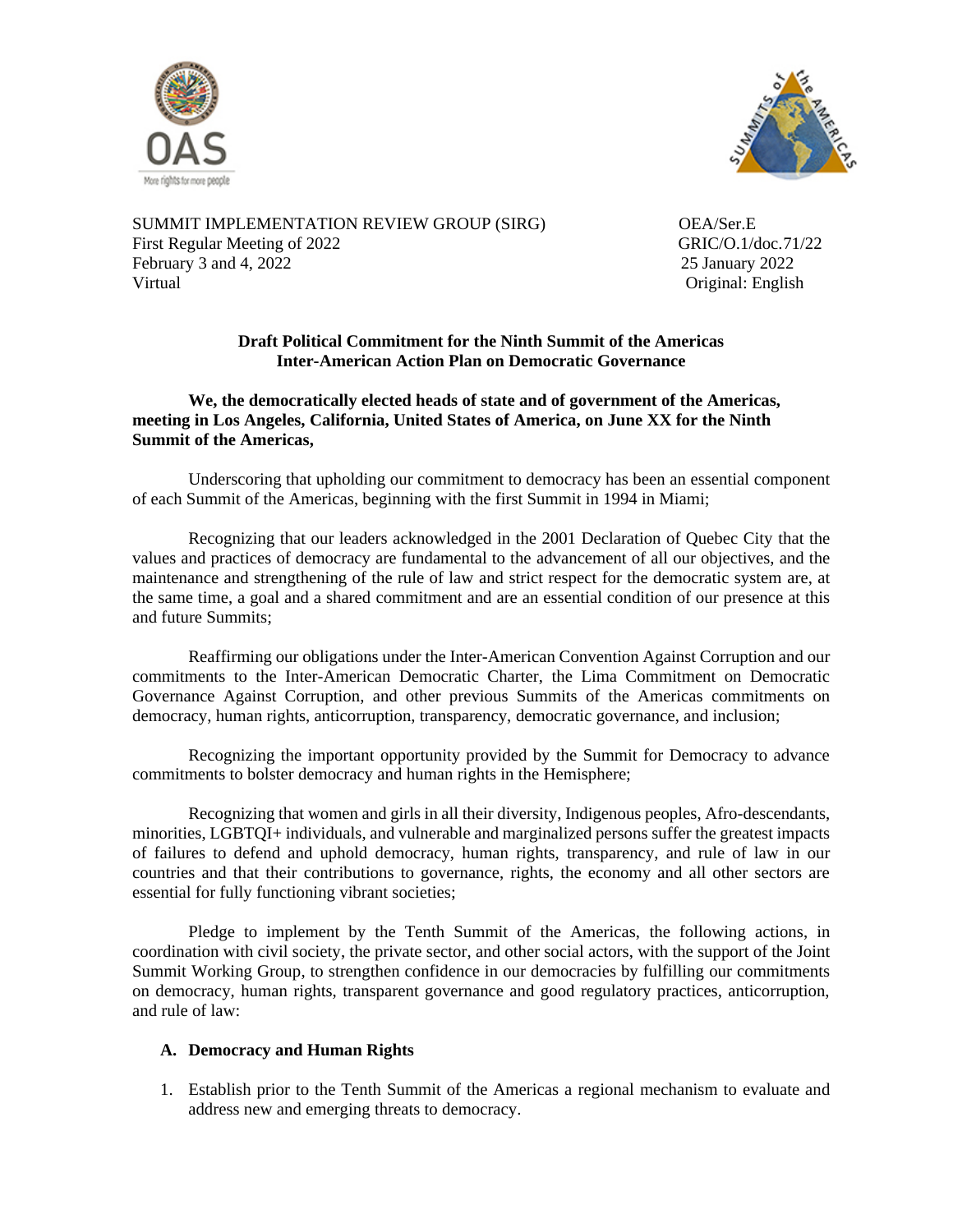- 2. Strengthen regional cooperation in support of the Inter-American Democratic Charter, including through the following measures:
	- a. Establish a regionally accepted definition of an "unconstitutional alteration or disruption" of democratic order under the Inter-American Democratic Charter.
	- b. Create independent councils to advise the Organization of American States (OAS) Permanent Council in preparing analyses of the Hemisphere's political crises so that the Democratic Charter can be applied, when appropriate, in a more consistent and coherent manner and serve as the basis for an early warning system on potential alterations or disruptions of democratic order.
- 3. Support free and fair elections through the following measures:
	- a. Allow all eligible voters in the Americas, regardless of race, ethnicity, gender, faith, sexual orientation, income, or political belief, and without unreasonable restrictions, to vote in elections of the country of which they are citizens and facilitate the ability of citizens residing abroad to vote in national elections;
	- b. Establish or support independent, balanced, or nonpartisan electoral councils at the local, state, and national level that determine and/or certify election results;
	- c. Implement measures that protect the integrity of the electoral process and promote its accountability to voters, transparency, and impartiality in domestic electoral institutions and oversight mechanisms, and transparency in the funding of candidatures for elected public office, political parties, and electoral campaigns.
	- d. Implement measures to protect the ability of all political parties and individuals to stand for election, including those in opposition to the ruling government, and thus protect the voters' right to choose their leaders in free and fair elections;
	- e. Promote and encourage candidates and elected officials to represent the full diversity — including but not limited to gender, race, ethnicity, faith, and sexual orientation of the citizens of a country;
	- f. Work to prohibit the adoption or maintenance of policies that create direct or indirect limitations in access to the electoral process for members of specific groups, particularly opposition political parties and vulnerable and marginalized persons;
	- g. Provide a standing invitation to the Organization of American States and other relevant electoral observation bodies for electoral observation missions;
	- h. Work with legislatures to prohibit intentional, targeted damage to election infrastructure and threats of violence to election workers, officials, staff, and their families to facilitate the unimpeded administration of elections.
- 4. Establish national-level mechanisms for engagement between civil society, social actors, the private sector, and governments to monitor progress toward implementation of this and other commitments stemming from the Summit of the Americas process, as well as the Summit for Democracy commitments, where relevant, to defend against authoritarianism, combat corruption, and advance protection of human rights.
- 5. Protect freedoms of expression and association as fundamental tenets of inclusive democracies with robust civil societies by establishing mechanisms at all levels of government to promote transparency, the free flow of ideas, and the protection of journalists and media workers, allowing them to do their work safe from physical or legal threat, or targeted acts of repression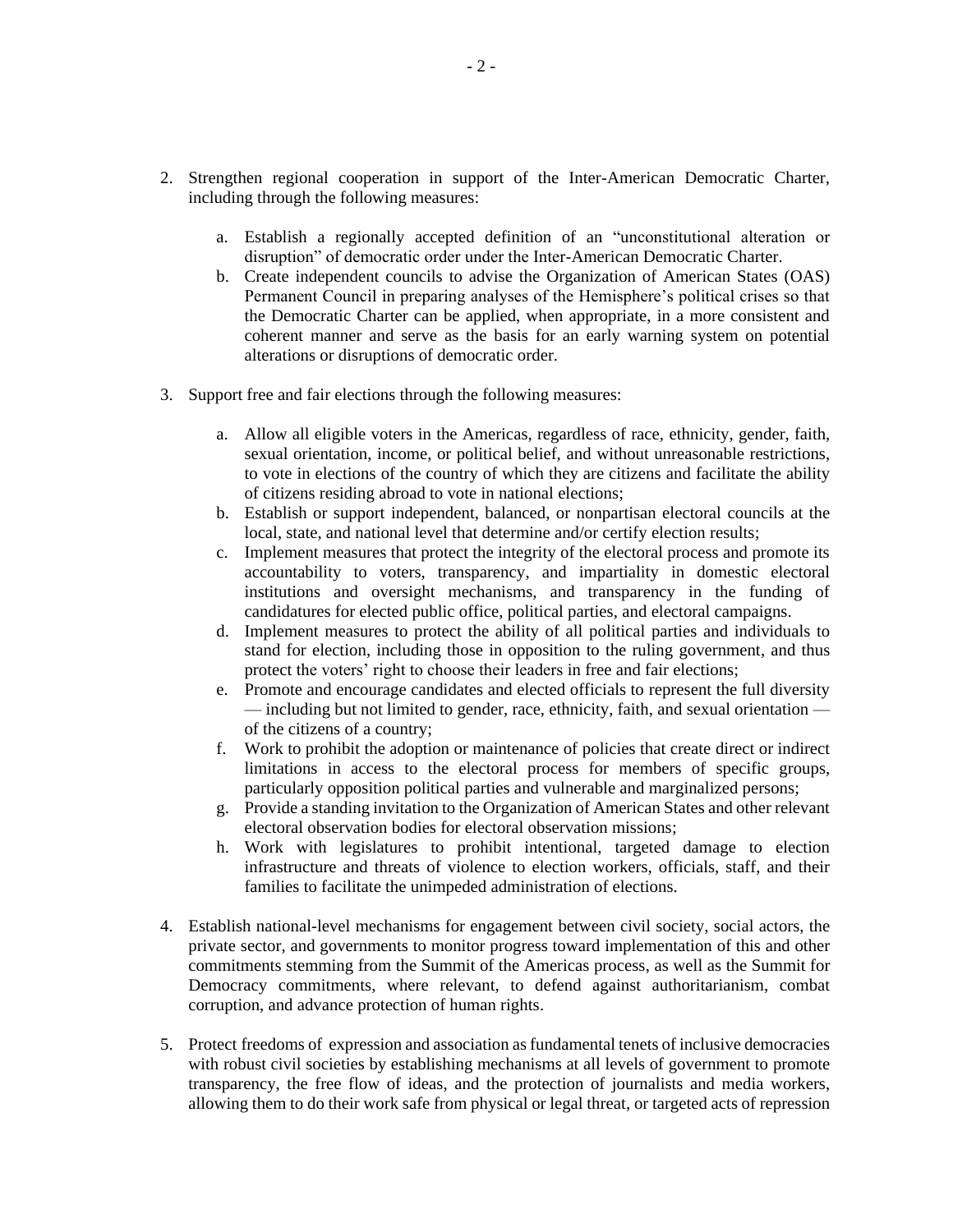against them or their families, and implement laws that prevent and prohibit impunity for attacks against journalists, media outlets, and civil society representatives conveying information.

- 6. Take concrete actions, in coordination with civil society, to improve the promotion and protection of human rights defenders, including those working on environmental matters, to include:
	- a. Develop meaningful consultative processes, particularly around the enactment of laws, public policies, development projects, and create a safe and enabling space for civil society to work;
	- b. Promote access to information concerning the environment, public participation, and access to judicial and administrative proceedings, reflecting Principle 10 of the 1992 Rio Declaration on Environment and Development;
	- c. Develop protection mechanisms for defenders at risk or in vulnerable situations;
	- d. Commit to and carry out meaningful investigations and prosecutions, where appropriate, on complaints and allegations of human rights abuses and violations perpetrated by State and non-State actors;
- 7. Work with civil society, including trade unions, and private sector representatives to eliminate forced labor, child labor, and violence, harassment, and discrimination in the world of work, and to protect freedom of association and the right to collective bargaining, including protecting workers from reprisal for exercising these rights.
- 8. Protect the human rights of marginalized groups including Indigenous and Afro-descendant peoples, women and girls, LGBTQI+ individuals, and persons with disabilities.
- 9. Recognize, respect, and protect the rights, cultures, and traditions of all Tribal Nations and Indigenous peoples, and uphold each state's unique legal responsibilities and relations with Indigenous Governments.

#### **B. Transparency and Anticorruption**

- 10. Address the commitments of the Eighth Summit of the Americas *Lima Commitment on Democratic Governance* that depend on renewed efforts and focus to confirm that all our governments have made concrete progress toward our commitments by carrying out the following actions:
	- a. Promote gender equity and equality and the empowerment of women, as well as the inclusion of women and girls, Indigenous peoples, Afro-descendants, minorities, LGBTQI+ individuals, and vulnerable and marginalized populations in anti-corruption measures, from the planning process through implementation and assessment;
	- b. Establish measures and systems to encourage the reporting of irregularities and acts of corruption, including the laundering of the proceeds generated by illicit activities, as well as measures that provide effective protection from potential retaliation or intimidation, use of physical force or threats for reporting persons as well as victims, witnesses and justice and law enforcement officials consistent with international obligations;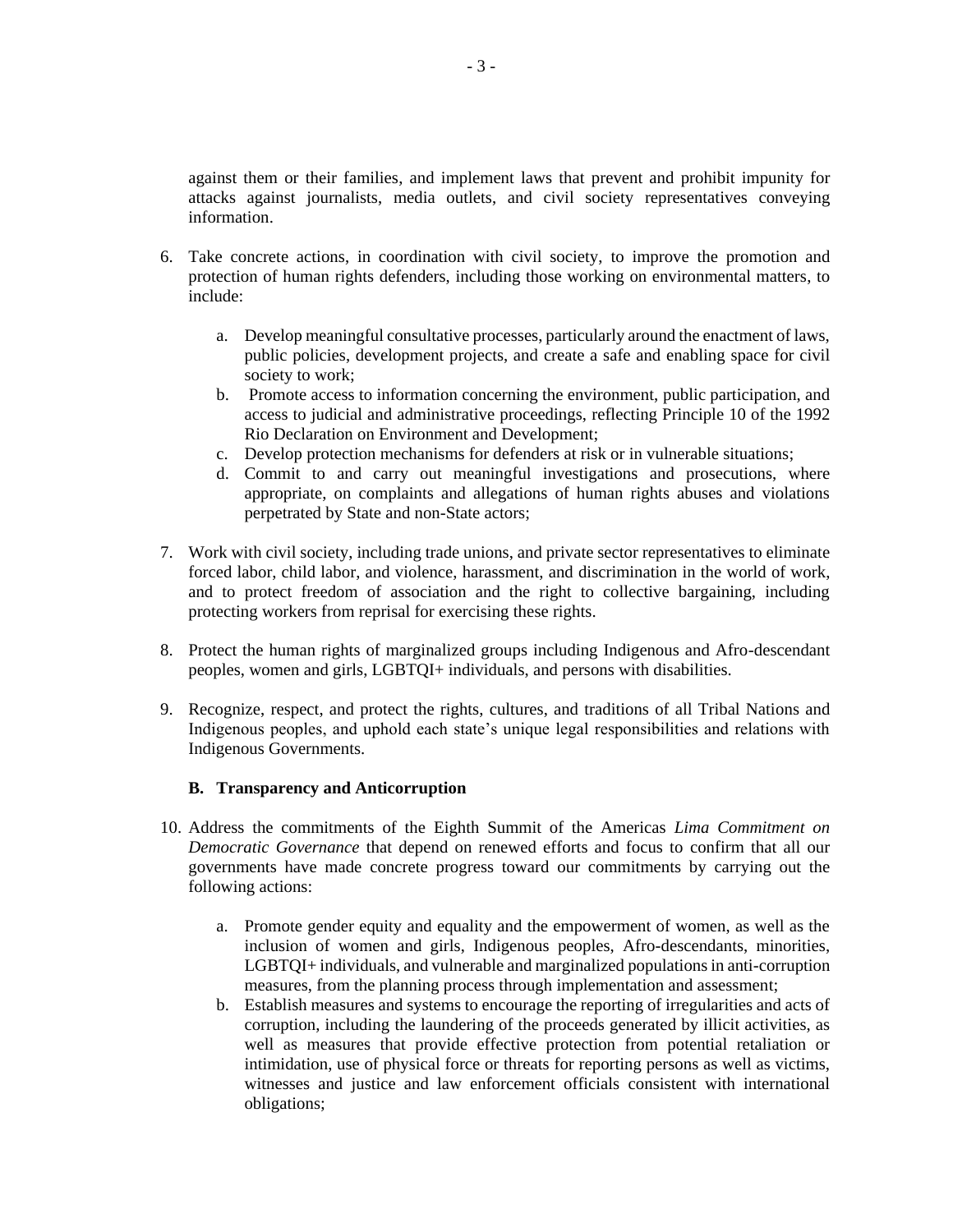- c. Implement policies, platforms and tools for open, transparent and accessible procurement and contracting processes in line with globally recognized good practices, such as the OECD Recommendations on Public Procurement, and explicitly address anti-corruption in relevant public contracts.
- d. Establish and implement measures that enable the prevention and identification of conflicts of interest.
- e. Identify and maintain statistics—including gender disaggregated statistics—to evaluate the results of transparency and access to information policies in order to identify their actual impact and provide for public access to these statistics for independent evaluation.
- f. Strengthen spaces for citizen participation and consultation, where appropriate, for the implementation of anti-corruption measures.
- 11. Identify no fewer than five recommendations received through the Follow-Up Mechanism for the Implementation of the Inter-American Convention against Corruption (MESICIC) review process and commit to satisfactorily address them before the Tenth Summit of the Americas and report on progress addressing these recommendations through their participation in the MESICIC Committee of Experts. In doing so, our governments consider the following actions:
	- a. Work with legislatures in response to MESICIC recommendations concerning the passage or amendment of laws and regulations;
	- b. Strengthen oversight bodies that have jurisdiction in the areas of preventing, detecting, investigating, or punishing corrupt practices that lead to disciplinary action as well as financial or criminal liability;
	- c. Adopt the procedures and indicators necessary for analysis of the outcomes of anticorruption systems, laws, measures, and mechanisms;
	- d. Carry out the necessary legislative and administrative actions to improve international cooperation on anticorruption to enhance the exchange of information in the investigation and prosecution of acts of corruption;
	- e. Share experiences, best practices, and measures devised to tackle corruption;
	- f. Effectively involve civil society, the private sector, and social actors in the prevention of and fight against corruption, including by implementing mechanisms that encourage public consultations, promote citizen participation in public management, and enable civil society to engage in monitoring and oversight, where appropriate.
- 12. Integrate commitments from the Summit of the Americas, Summit for Democracy, and other relevant forums into governments' Open Government Partnership National Action Plans, to include, among others, actions to support free and independent media, fight corruption, bolster democratic reformers, advance technology for democracy, defend free and fair elections and political processes, hold corrupt actors accountable, protect anticorruption champions, and combat illicit finance.
- 13. Carry out actions identified by the 2021 Conference of States Parties (COSP) to the UN Convention against Corruption (UNCAC), to include measures to effectively follow-up on the Sharm el-Sheikh declaration on strengthening international cooperation in the prevention of and fight against corruption during times of emergencies and crisis response and recovery, including by developing, putting in place and, where appropriate, improving and strengthening anti-corruption policies and strategies, consistent with domestic law, to provide for emergency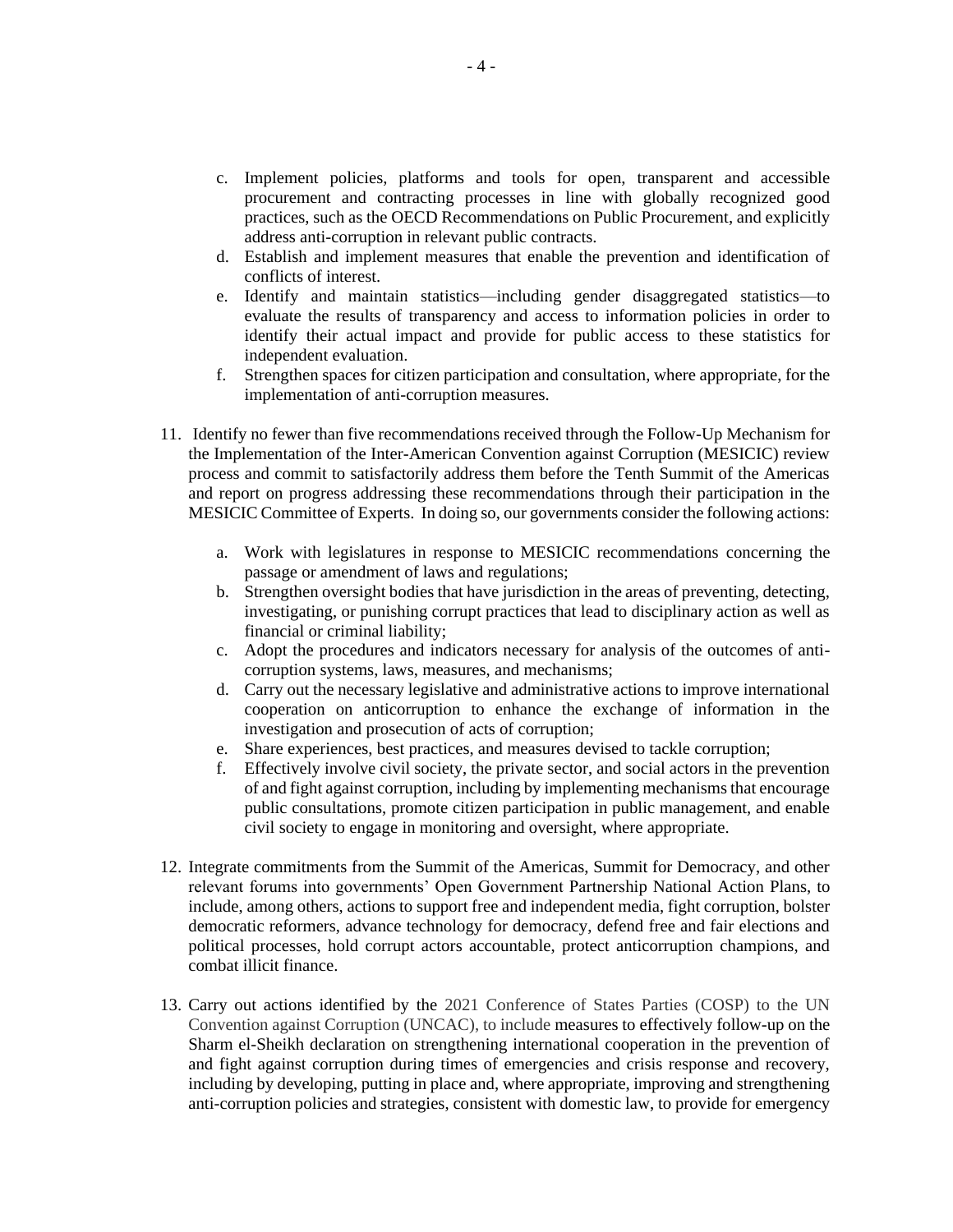preparedness and address corruption during times of emergencies and crisis response and recovery.

- 14. Take appropriate measures to address the political commitments in the UN General Assembly Resolution S/32-1, "Our common commitment to effectively addressing challenges and implementing measures to prevent and combat corruption and strengthen international cooperation," including:
	- a. Develop and implement measures to collect and share information, consistent with domestic law, on the beneficial ownership of legal persons and legal arrangements, for use in the investigation and prosecution of acts of corruption and recovery of proceeds of crimes;
	- b. Criminalize the solicitation and acceptance of bribes and the bribery of national public officials, foreign public officials, and officials of public international organizations;
	- c. Develop and implement measures to establish liability for legal persons that commit foreign bribery offenses;
	- d. Strengthen the capacities of central and other competent authorities responsible for international cooperation and asset recovery, as necessary, and draw upon and improve the relevant skills of experts on an ongoing basis to enhance the identification, tracing, freezing, seizure, confiscation and return of the confiscated proceeds of crime with a view to giving effect to requests for asset recovery;
	- e. Deny persons involved in the commission of corruption offenses and who knowingly benefit from such acts, and their family members, safe havens and visas, where appropriate and consistent with domestic legal frameworks and international obligations.
- 15. Support regulatory transparency and reliance by our governments on good regulatory practices that protect people, increase accountability, predictability, and inclusion, and support strong and resilient economies, including:
	- a. Establish, maintain, or improve our respective processes and mechanisms to develop regulations in an open and transparent manner, and take concrete steps to implement good regulatory practices across the region, including through cooperative activities, sharing best practices, engagement with the private sector, and plurilateral and bilateral initiatives;
	- b. Use good regulatory practices when developing and implementing regulations, including by conducting public consultations, engaging all interested persons, and relying on science and evidence in regulatory decision-making.
- 16. Strengthen procurement policies at the national, regional and international levels, to include:
	- a. Establish and implement effective measures to prevent and address corruption and abuses, including forced labor, in global supply chains by developing transparent public procurement standards, compliance requirements or codes of conduct, related to the sustainable procurement of goods and services;
	- b. Develop and establish mechanisms to prevent, monitor, investigate, mitigate, and, where appropriate, prosecute abuses and crimes, such as bribery and forced labor, in the public and the private sector procurement of goods and services, in partnership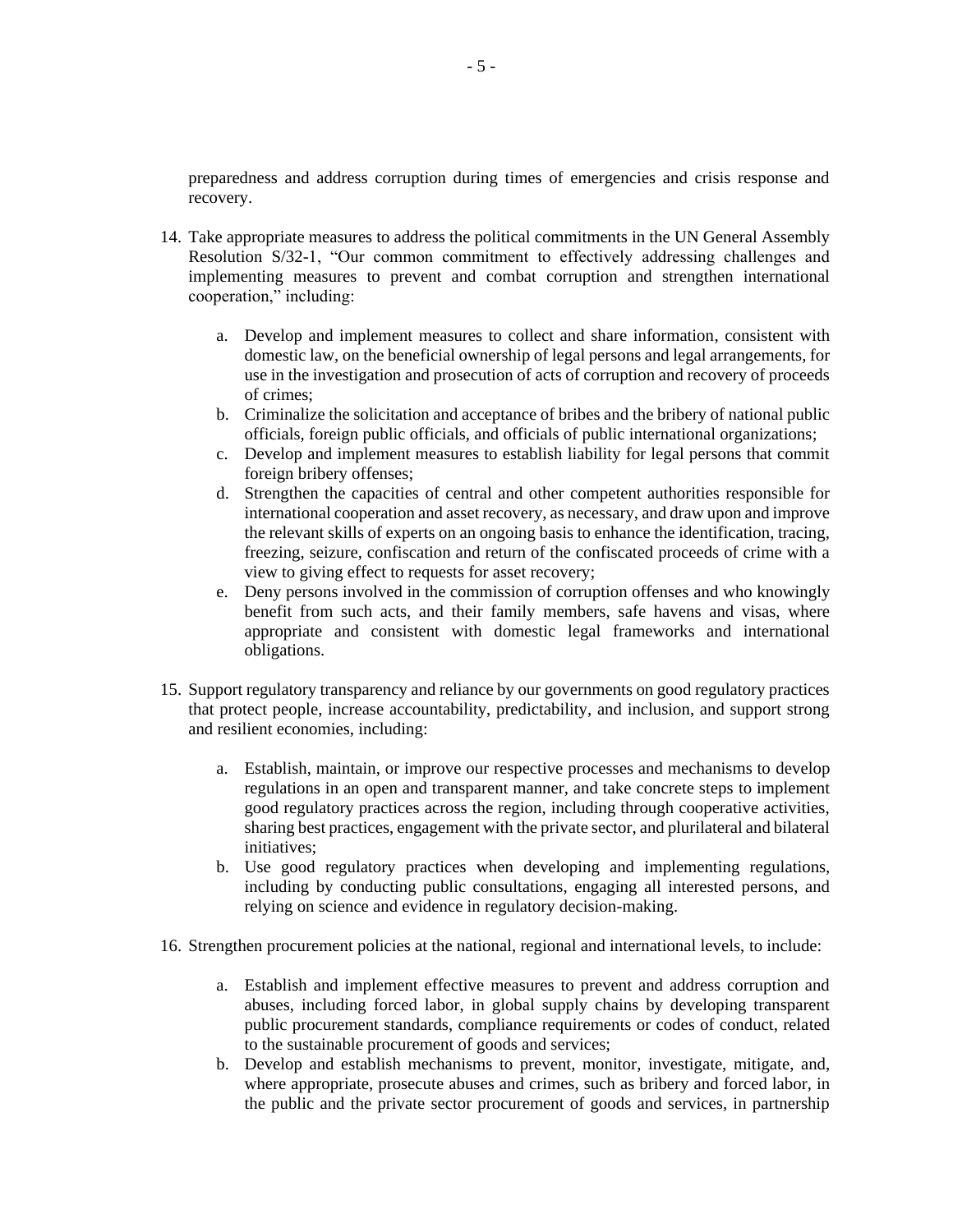with labor inspectors and law enforcement authorities, and with trade unions and other private sector actors, as appropriate, and consider establishing or strengthening mechanisms to enforce consumer protection laws and increase related compliance measures.

#### **C. Citizen Participation and Inclusion**

- 17. Formalize a regional mechanism to empower civil society to monitor governments' implementation of their Summit commitments.
- 18. Create or strengthen multi-stakeholder forums for dialogue among governments, civil society, and social actors—particularly those representing underserved or marginalized populations to strengthen democratic practices, respect for human rights and fundamental freedoms, and anticorruption efforts, including:
	- a. Participatory processes to promote government accountability and public trust in government, such as the development of citizen charters, which set forth what citizens can expect from public services and how to access them;
	- b. Community development planning processes—particularly with regard to post-COVID recovery and resilience to climate change—that are inclusive of historically marginalized groups and provide community members agency and oversight in the use of development resources;
	- c. Regular, meaningful, and robust consultation with Indigenous communities, leaders, and officials, especially in the development of policies that affect their way of life.
- 19. Establish public-private partnerships in the prevention of and fight against corruption, and encourage the private sector to take collective action to conduct business with transparency and accountability.
- 20. Increase efforts to provide for inclusion and diversity in all aspects of governance, to include:
	- a. Increase the use of gender integration tools in assessing and drafting legislation so that laws and policies are responsive to differential impacts of laws, regulations, and policies on men, women, boys, and girls, including in efforts to address climate change, the digital economy, and healthcare, among other sectors;
	- b. Include women and girls, Indigenous peoples, Afro-descendants, minorities, LGBTQI+ individuals, and vulnerable and marginalized groups in planning for the recovery and take into account their differentiated needs, including but not limited to increased care burdens, physical safety, lack of digital access, and access to employment and other economic opportunities;
	- c. Address social, cultural, and legal barriers to full and equitable economic participation and opportunity, including, but not limited to, access to markets and credit, land tenure rights (including for Indigenous people), access to natural resources, discrimination in hiring and employment, access to safe and reliable elder and childcare, and addressing the impacts of gender-based violence on women's economic opportunities and their ability to move or travel freely;